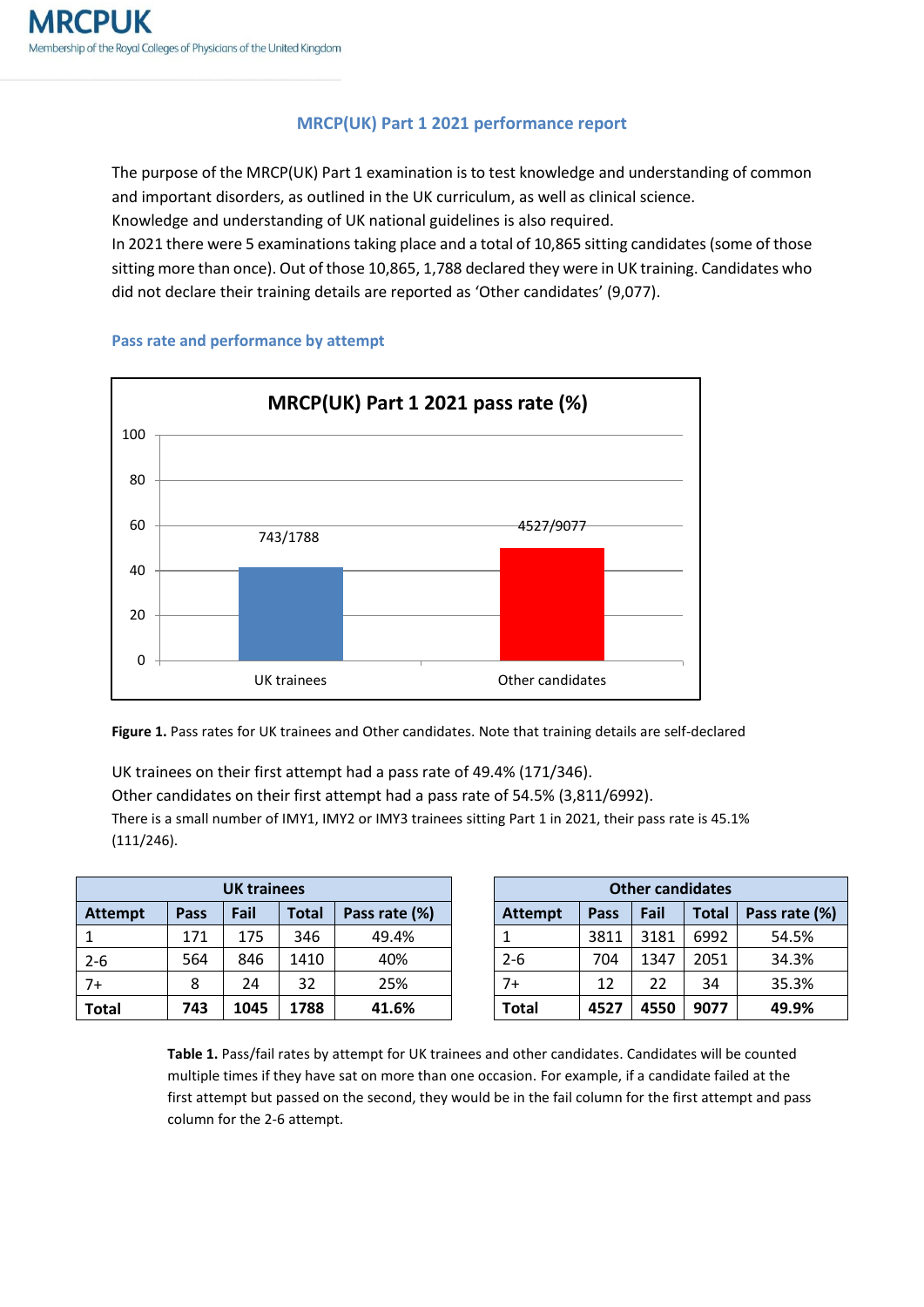More information about the limit on the number of attempts can be found on the MRCP(UK) website: <https://www.mrcpuk.org/mrcpuk-examinations/regulations/limit-attempts>



## **Percentage score by topic**

**Figure 2.** Performance by topic for CT1 and CT2 UK trainees and Other candidates. Note that the percentages are calculated using scores from all attempts

## **Pass rate by gender and ethnicity**

In 2021 male candidates and female candidates UK trainees have similar pass rates while male Other are doing slightly better than female counterparts. There is a small number of candidates who did not declare their gender.

Also, White candidates have higher pass rate than BAME counterparts. A large number of candidates did not declare their ethnic background (U).